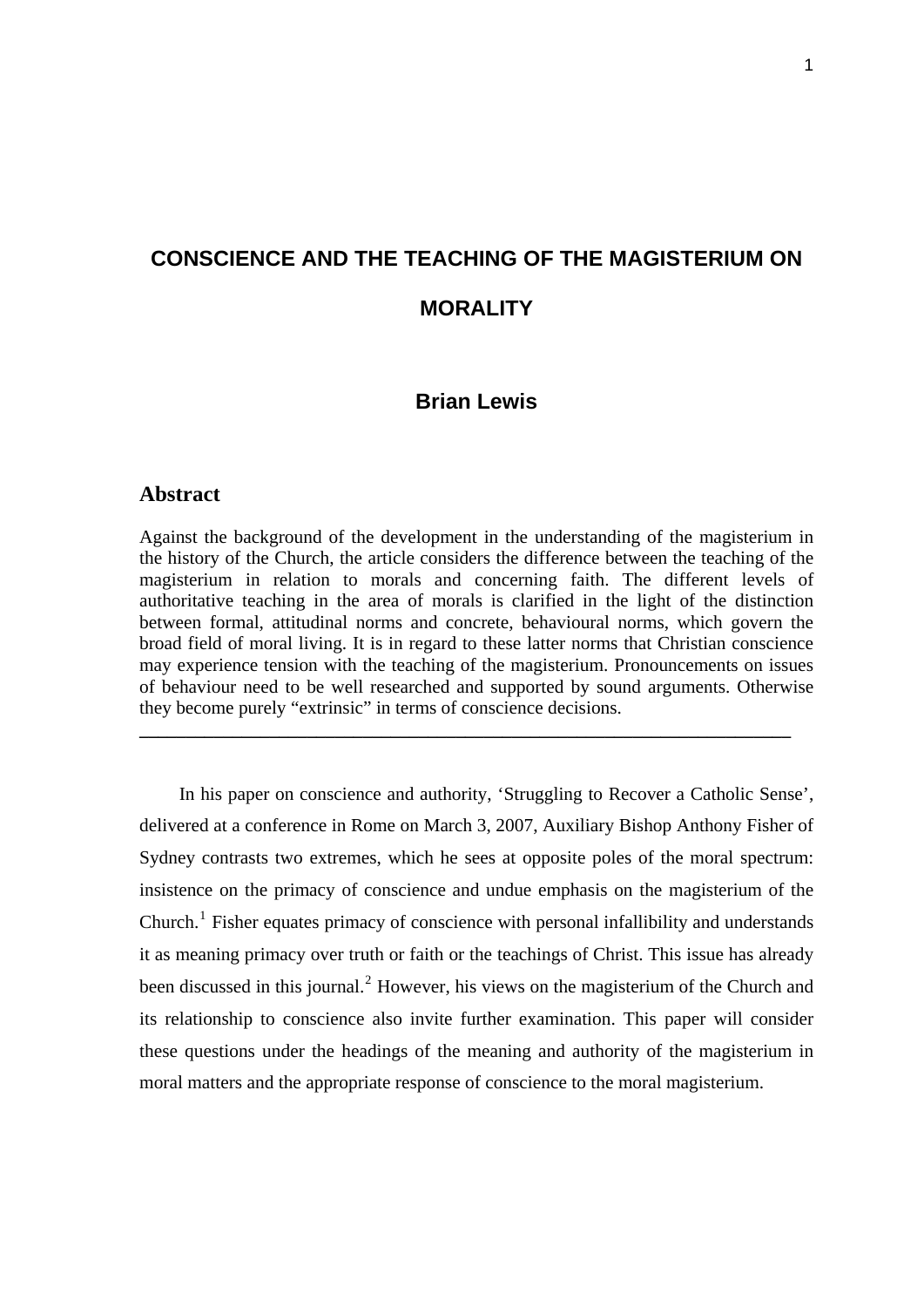# **The Meaning of the Ecclesial Magisterium**



 Fisher several times gives his own novel slant to this question. He rejects the notion of magisterium as "a voice external to conscience which commands things to which conscience is not naturally disposed" (a notion that he identifies as the approach of the later scholastics).<sup>[3](#page-2-1)</sup> Citing Pope John Paul II (*Veritatis Splendor*, 64,2), he adds: "The magisterium does not bring to the conscience truths which are extraneous to it, but serves the Christian conscience by highlighting and clarifying those truths which a well-formed conscience ought already to possess".[4](#page-3-0) And again he says: "The magisterium is not some external force with which private conscience must

grapple. It informs conscience much like a soul informs a body, giving it shape and direction from within". $5$ 

These ideas need to be considered against the background of the history of magisterium,<sup>[6](#page-3-0)</sup> which illuminates how the term is to be understood. The New Testament speaks of two kinds of teaching among believers: an *interior* teaching about everything, deriving from the anointing of the Spirit which the believer receives (1 John 2:27), and an *external* teaching role residing in certain members of the community, which Paul numbers among the many different charisms and ministries involved in the teaching process: apostles, prophets, evangelists, teachers and administrators (Rom12: 6-8; 1 Cor12: 28-31). This second emphasis on an external teaching role is the basis for subsequent Church practice. However, in the early Church this teaching role meant catechesis, continuing instruction in the lived experience of faith. It was, as Gregory the Great said, a "pastoral" office, part of the bishop's total pastoral responsibility.

 In early centuries the authority behind adherence to the truth of faith and acceptance of its demands was that of the truth itself borne by the whole Church. Only in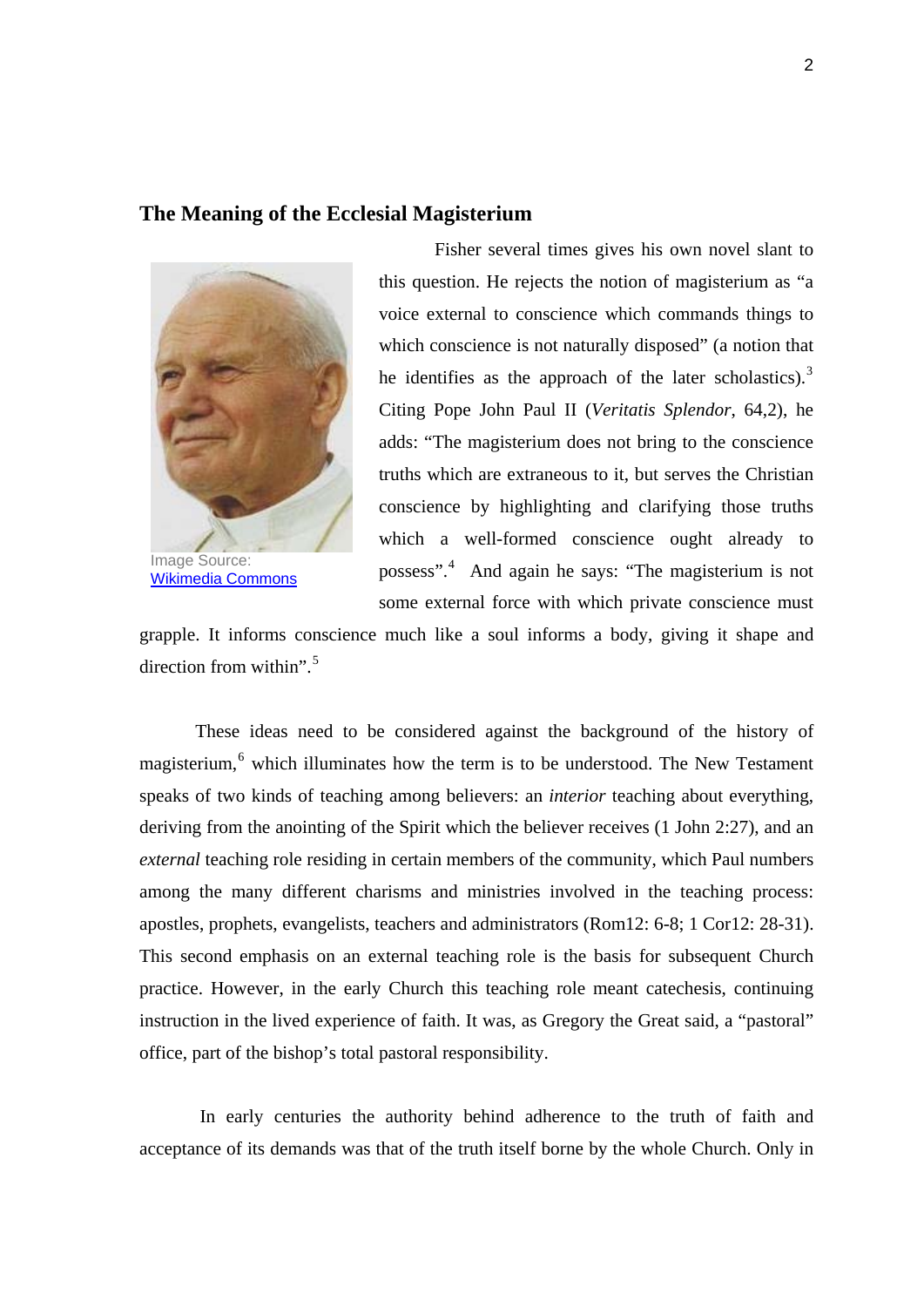the course of time authority came to be seen as deriving from the status of the person within the community teaching the truth.

<span id="page-2-1"></span> Much later on, the scientific study and teaching of the truths of faith and their realization in an appropriate lifestyle began to develop in the European Universities of Christendom. Thus, in the 13<sup>th</sup> century Aquinas was able to distinguish an *academic* magisterium of theologians from the *pastoral* magisterium of bishops. The latter was by and large content to leave the great subtleties and intricacies of theology to the academic *magistri*, except for some threat that the simple faithful might be disturbed by them. Despite some friction at times between them, the two kinds of magisterium long managed a sort of peaceful co-existence.



Image Source: [Wikimedia Commons](http://commons.wikimedia.org/wiki/Image:St-thomas-aquinas.jpg)

 However, following the Reformation the power of the great universities began to wane, until the majority of them were suppressed in the aftermath of the French Revolution. The academic magisterium was thus effectively brought to an end in the Roman Catholic Church and its teaching role began to be absorbed by the hierarchical magisterium, particularly that of the pope, which enshrined the responsibilities of all other teaching offices in the Church. Two levels in the acts of the magisterium came to be distinguished: the *extraordinary* magisterium of the pope or the bishops gathered in communion with the pope, exercised in special

circumstances when the maintenance of the Church in the faith requires it, and the *ordinary* magisterium of the bishops and especially the pope, exercised in their day-to-day ministry.

<span id="page-2-0"></span>From the  $18<sup>th</sup>$  century onwards this focus on the hierarchical magisterium led to the distinction between the *teaching* Church (the pope and the bishops) and the *learning* Church, which came to be regarded as largely passive. This distinction was taken up by the first Vatican Council and was given strong expression in its definition of papal infallibility in matters of faith and morals. In practice this did not lead to infallible papal statements on moral issues but rather to increasing recourse by the papacy to moral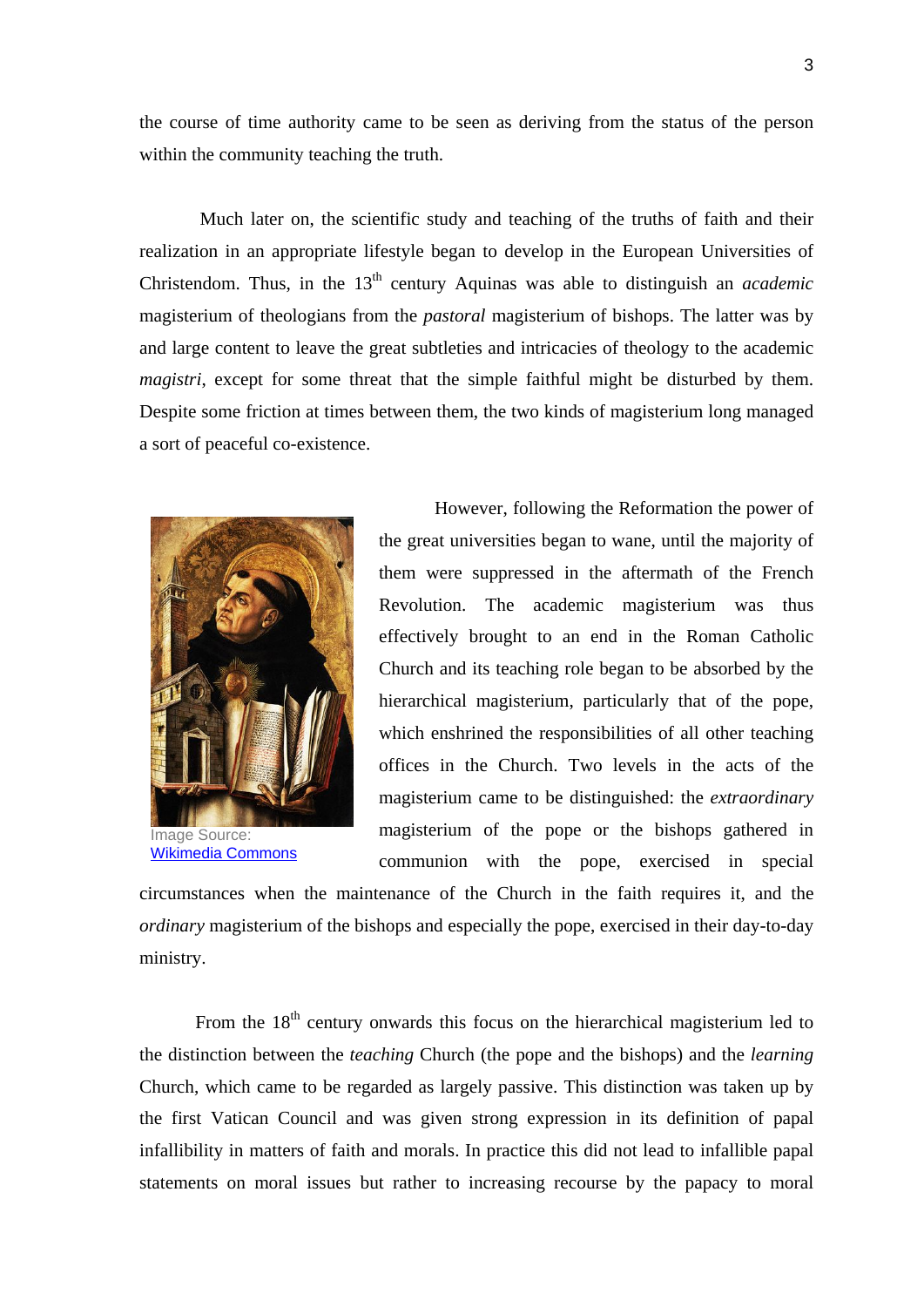<span id="page-3-0"></span>teaching said to be an exercise of the pope's *ordinary m*agisterium, for example, in encyclical letters. The emphasis on the authoritative nature of this ordinary magisterium of the pope reached a climax in Pius XII's encyclical letter *Humani Generis* in 1950. Any other kind of authoritative magisterium or teaching office in the Church was ruled out and there was a danger of a sort of 'creeping infallibility' being attached to the papal exercise of the ordinary hierarchical magisterium.

 Vatican II sought to redress the undue emphasis on the role of the papacy, initially by clarifying the functions of bishops in their dioceses and in relation to the whole Church, then by focusing on the proper role of the laity in the Church. The resolution of many of the complex moral problems of today is no longer seen as the exclusive preserve of the hierarchy. Rather, with the help of the Holy Spirit, this pertains to the People of God as a whole, including of course pastors and theologians. The distinction between the teaching and learning Church is finally laid to rest and it is recognised that the laity, as well as the bishops, share in the priestly, kingly and prophetic (teaching) office of Christ, in the world and also in the Church (*Decree on the Apostolate of the Laity*, n.2). In the community we call Church formed by the Word of God and shaped by apostolic tradition, no one person has exclusive access to the truth about God and the mystery of our relationship with God. The bishops are the official teachers in the Church, but all are led by the Spirit of God. We thus return to the early Tradition of the Spirit as internal teacher.

 The official teaching office of the bishops (the magisterium as we know it today) is clearly a development of the traditional external teaching role residing in certain members of the community. Fisher's contention that the magisterium is not an external force or a voice external to conscience has no basis in tradition. The analogy of the magisterium informing conscience much like the soul informing the body is far-fetched, to say the least. As will be shown in our third section, magisterial teaching is not by any means a single principle, an exclusive influence in forming and informing conscience, which is the fruit of many other factors during childhood and in adult life.

#### **Levels of Authority of the Ecclesial Magisterium in the Moral Field**

 Fisher in his paper says that undue emphasis should not be laid on the magisterium of the Church but he does not specify what limits should be set. Current Catholic theology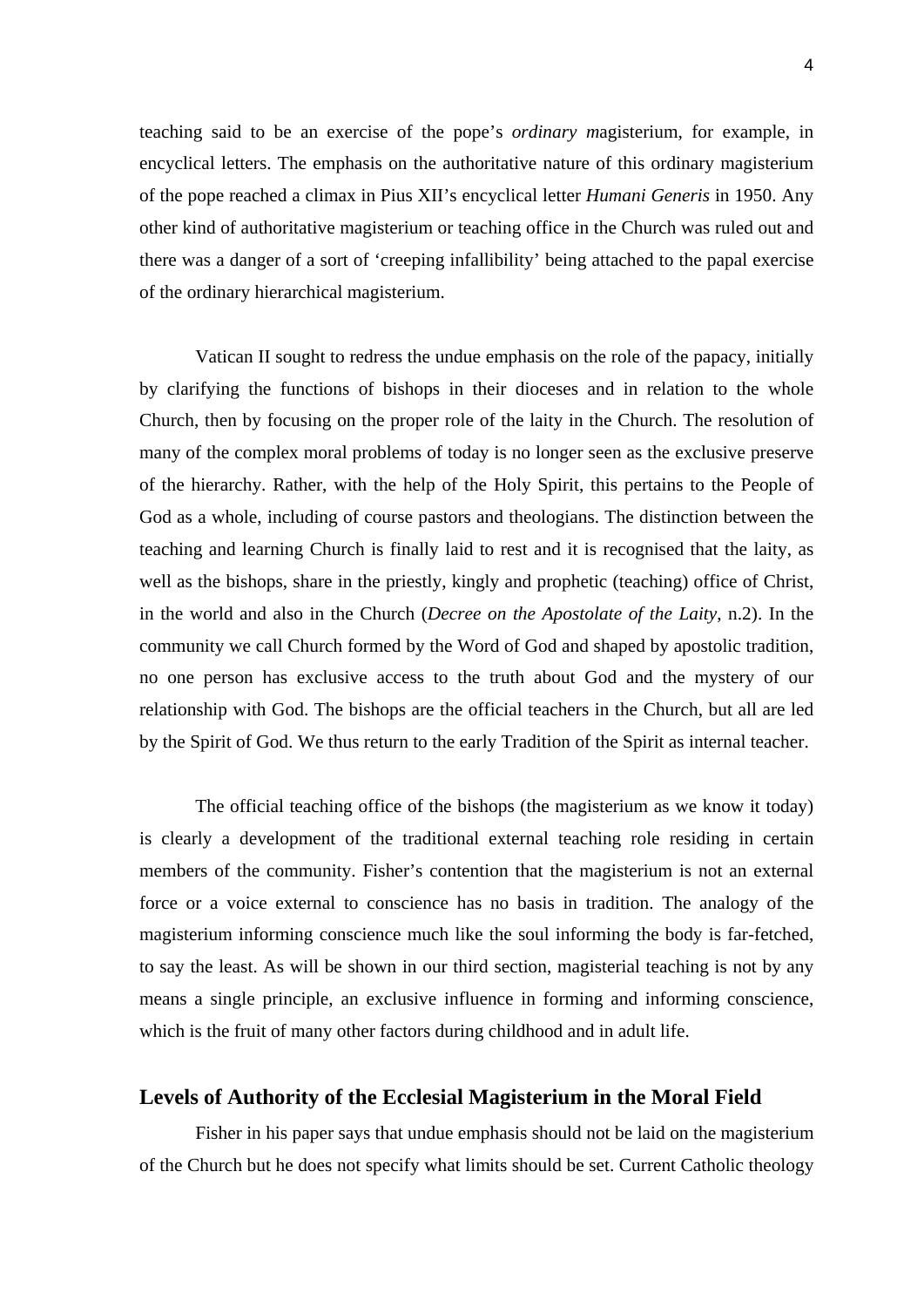<span id="page-4-0"></span>generally accepts<sup>[7](#page-3-0)</sup> the primary object of the magisterium of the Church to be coextensive with revelation, that is, the deposit of faith in Scripture and (apostolic) tradition (*Lumen Gentium*, 25); this level embraces the *dogmas* of faith. The secondary object is generally agreed to be what is indispensable for the maintenance of revelation, including both the statement of what would necessarily flow from revelation and the condemnation of propositions that would contradict revelation. This area comprises *doctrines* generally considered to be at least "theologically certain", if not irreformable. A large number of Church teachings, however, do not fit into either of these categories. It is appropriate then to speak of a third category that includes teachings about what has traditionally been referred to as *discipline*, that is, practices, customs and ways of living in keeping with the Gospel, whether these be religious in character, such as sacramental and liturgical practices, or not clearly religious in character, such as many areas in the field of morality.<sup>[8](#page-3-0)</sup>

 Speaking of morality, it is important to note that the teaching of the magisterium in morals differs from its teaching in matters of faith. As Rigali points out, the sole source of Christian faith is revelation and therefore the magisterium stands in direct relation to the entirety of faith. Clearly, however, morality does not have its only source in revelation. It is borne by all in whom conscience has been awakened and so is a shared responsibility of the human family, not an exclusive responsibility of the Church. Since the magisterium does not have a direct relation to morals in their entirety, it does not have the competence to answer all moral questions. With this in mind, let us consider the different categories or levels of the teaching of the Church in the field of morality.

(1) The contention that the magisterium does not confront conscience with truths extraneous to it but serves conscience by highlighting and clarifying truths already possessed is only partially true and needs further elaboration. To illustrate this it is sufficient to recall the distinction between formal, attitudinal norms relating to the exercise of virtue in moral life and concrete, behavioural norms attempting to spell out in detail the human goods we should promote and the evils we should proscribe. The formal, attitudinal norms are generally accepted by Christians because of their link with revelation, which specifically affects virtuous attitudes and calls on Christians to love as Christ loved. Love applied to the breadth of human endeavour reveals the virtues, telling us the kind of person we should *be*: just, chaste, kind, generous, patient, compassionate, and so forth  $(1 \text{ Cor } 13)$ .<sup>[10](#page-3-0)</sup> Formal, attitudinal norms, and the moral values they express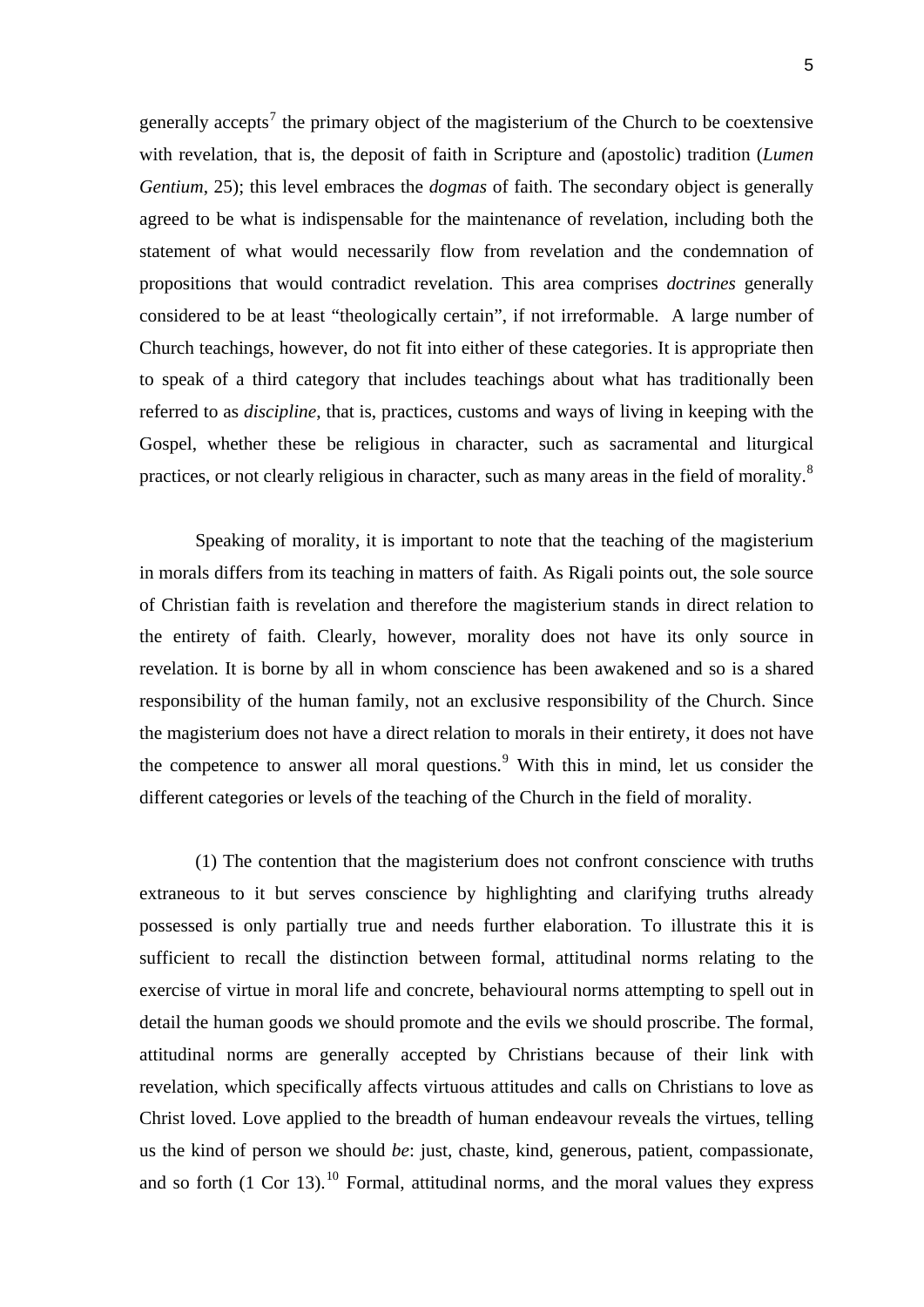and support, are on the first level of moral teaching. When the magisterium (or indeed any member of the faithful) highlights or clarifies virtuous attitudes, it teaches with the authority of revelation itself and its teaching is certainly not extraneous; rather it resonates strongly with the depths of Christian conscience.

 The same may be said of the precepts of the Decalogue. As Pope John Paul II says, "the different commandments of the Decalogue are really only so many reflections of the one commandment about the good of the person, at the level of the many different goods which characterize his identity as a spiritual and bodily being in relationship with God, with his neighbour and with the material world" (*Veritatis Splendor*, n.13). Again they define the form or the shape of moral living, the sort of person one should *be*, "loving", "honest", "fair minded", "just", and so on, which are virtuous attitudes. Although these formal, attitudinal norms are expressed in a normative way, either positively, for example, "Love and do what is good, avoid what is evil", "Honour your parents, "Be loving", "Be honest", "Be just", "Be respectful of others", or negatively, "Do not murder", "Do not steal", "Do not commit adultery", "Do not covet your neighbours

possessions or spouses", they express basic moral obligations in a general and exhortative way. They are very fundamental moral principles or truths that can be known by all. The *Catechism of the Catholic Church*  (n.2070) states: "the Ten Commandments are part of God's Revelation. At the same time, they teach us man's true humanity. They shed light on the essential duties, and so indirectly on the fundamental rights, inherent in the nature of the human person".<sup>[11](#page-3-0)</sup> Image Source:



[Wikimedia Commons](http://commons.wikimedia.org/wiki/Image:Rembrandt_Harmensz._van_Rijn_079.jpg)

(2) The Church teaches all its members not only the revealed command to love as applied to all the facets of daily living, not only the basic elements of moral life enjoying pretty much universal acceptance such as the Decalogue, but also at a second level doctrines that flow from or are necessary to protect the revealed Word of God, for example, the doctrine of free will or the doctrine of grace. Such doctrines continue to be taught authoritatively by the Magisterium and are taken for granted by the faithful as part of the Church's teaching office.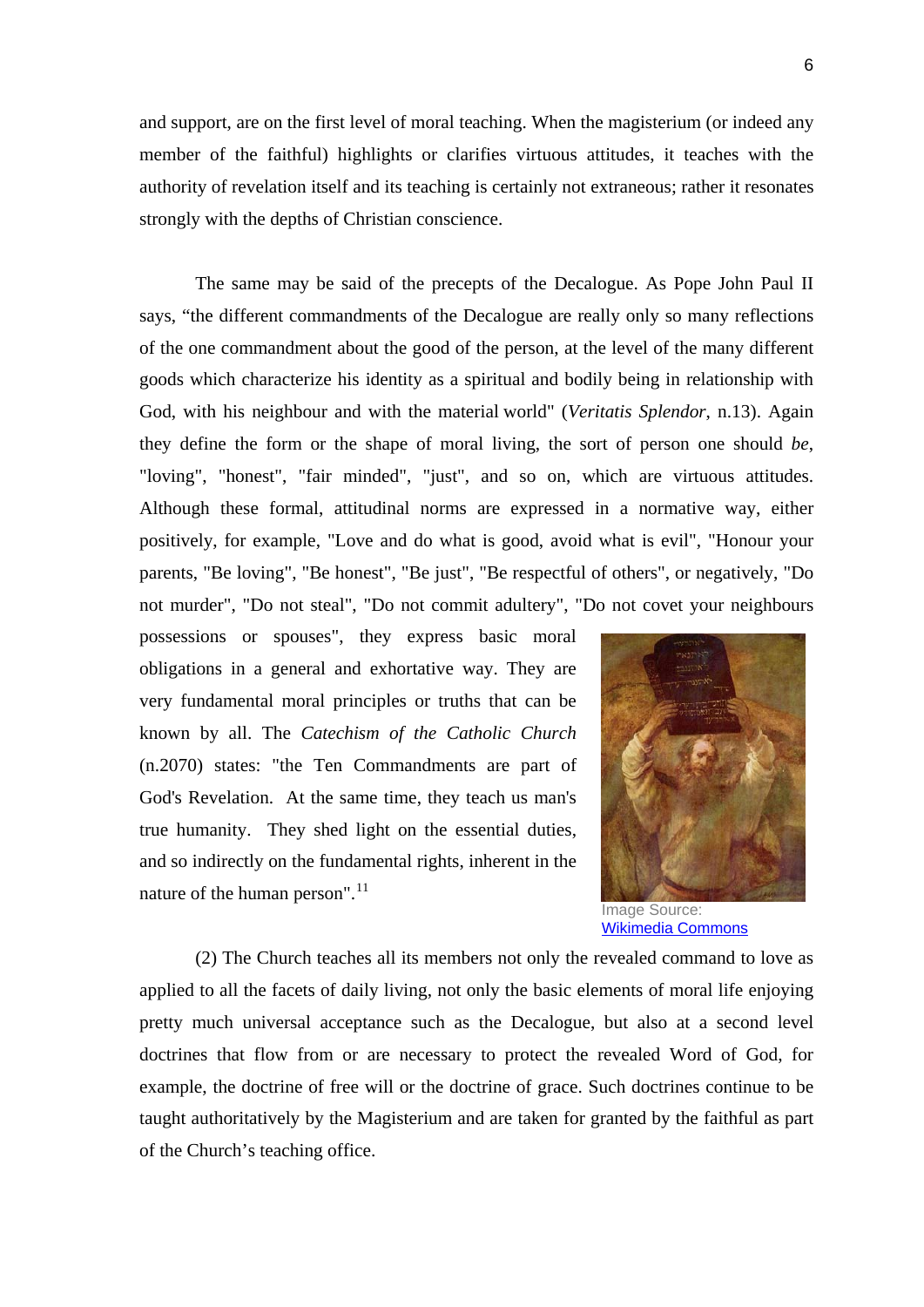In this category of teaching can also be included statements widely taken for granted by members of the Church and even non-members as characteristic of the Christian community, for example, that Christians pray together, worship fairly regularly, marry for life. All these elements describe the very character of the community and so of its members, who are expected to be attentive and to freely accept what can be called the basic tenets of the Christian way of life (though they are not necessarily exclusive to Christian communities, particularly as individual elements).<sup>[12](#page-3-0)</sup> Such statements are certainly far from extraneous to the Christian conscience.

 In this context mention needs to be made of the claim Fisher makes in his paper that several specific moral issues be included in these two categories. Arguing in support of three examples of what he says is infallible magisterial teaching on specific moral matters, he recalls the three "dogmas" solemnly proclaimed by Pope John Paul II.<sup>[13](#page-3-0)</sup> The first is direct killing of the innocent, which is placed at the first level of magisterial teaching and requires the assent of faith. In the second category he places direct abortion and euthanasia. In his encyclical *Evangelium Vitae*, the pope argued that the condemnation of these doctrines is based on the natural law, the written word of God and tradition. The pope's rests his teaching on the biblical principle of the inestimable worth and dignity of all human beings, something that resonates with the heart of all people of good will. Arguing deductively, the encyclical sees these three issues as logical conclusions from this fundamental principle. For instance, after explicitly admitting that scripture does not address the question of deliberate abortion, the encyclical goes on to maintain that the great respect shown in scripture for human life in the womb logically requires the condemnation of direct abortion.

 This may be so, but the force of the condemnation of these three kinds of behaviour actually depends on the philosophical distinction between direct and indirect that began to be accepted by the magisterium only in the late  $19<sup>th</sup>$  century and that, at the very minimum, is somewhat controversial. This philosophical distinction is quite removed from the core of faith and even from more general moral norms, such as the respect due to all human life, including life in the womb.<sup>[14](#page-3-0)</sup> Therefore, to claim that the specific condemnation of direct killing, direct abortion and euthanasia is revealed truth seems to be going too far. One cannot claim the same certitude of faith for this as can be claimed for the more general principles of respecting life and doing good.<sup>[15](#page-3-0)</sup> There seems to be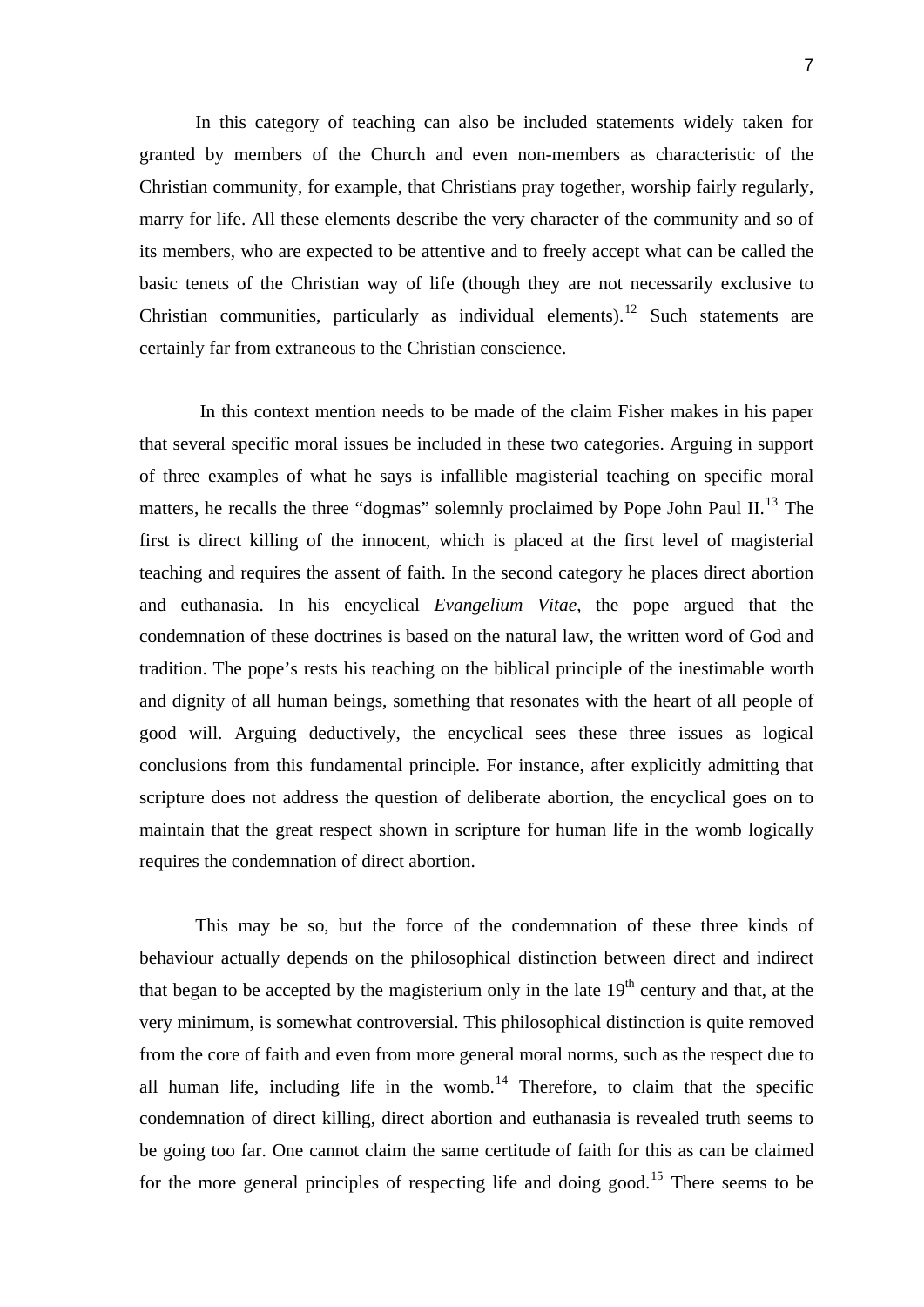confusion here between formal, attitudinal norms and concrete, behavioural norms. To what extent one can say that the condemnation of such behaviour as against faith resonates with the Christian conscience is not at all clear.

(3) Granted that the former, attitudinal norms taught by the magisterium, resonate with Christian conscience, we face a different matter in regard to the level of concrete, behavioural norms, governing the very broad canvas of moral life. These relate, as has been said, to the area of discipline: practices, customs and life-styles and cover almost every aspect of living. Formal, attitudinal moral norms are very general and have universal validity. Concrete, behavioural norms on the other hand admit of variability and exceptions, since specific human behaviour always occurs in a cultural and historical context. They attempt to give specific information about what should or should not be *done* in particular situations in order to *be* just, compassionate, honest, patient and so on. As the human race evolves there is development in our understanding of what it means to be and to live as a human person in community, and so in the enunciation of concrete moral norms, which cannot be hard and fast for everybody forever.

 We enter here the territory of what is often called natural morality, which for St. Paul is the law written in the human heart (Rom  $2:14 - 15$ ) and which has come to be called in the Church *the natural law*. The Church has long claimed authority to teach about natural morality on the basis of the special assistance of the Holy Spirit, given to the hierarchy in its teaching role. Thus the magisterial teaching of the Catholic Church includes many statements, concrete norms and guidelines about the field of natural morality, such as those raised in the previous section, which for the most part the faithful can share with all people of good will. Such teaching about specific human behaviour always takes place in an historical and cultural context and hence, apart from any possible connection with revelation, is time-bound and subject to change.

 There is no common agreement about how the Holy Spirit aids the hierarchy in its teaching, but it is evident that hierarchical teaching on specific moral issues has changed over time. One need only think of what was said in different eras about slavery, the taking of interest on a loan, the divine right of kings, or earlier expressions of the theory of the just war. In fact, in the course of history the leaders of the Church have issued condemnations of many activities as *against the natural law* that are now seen to be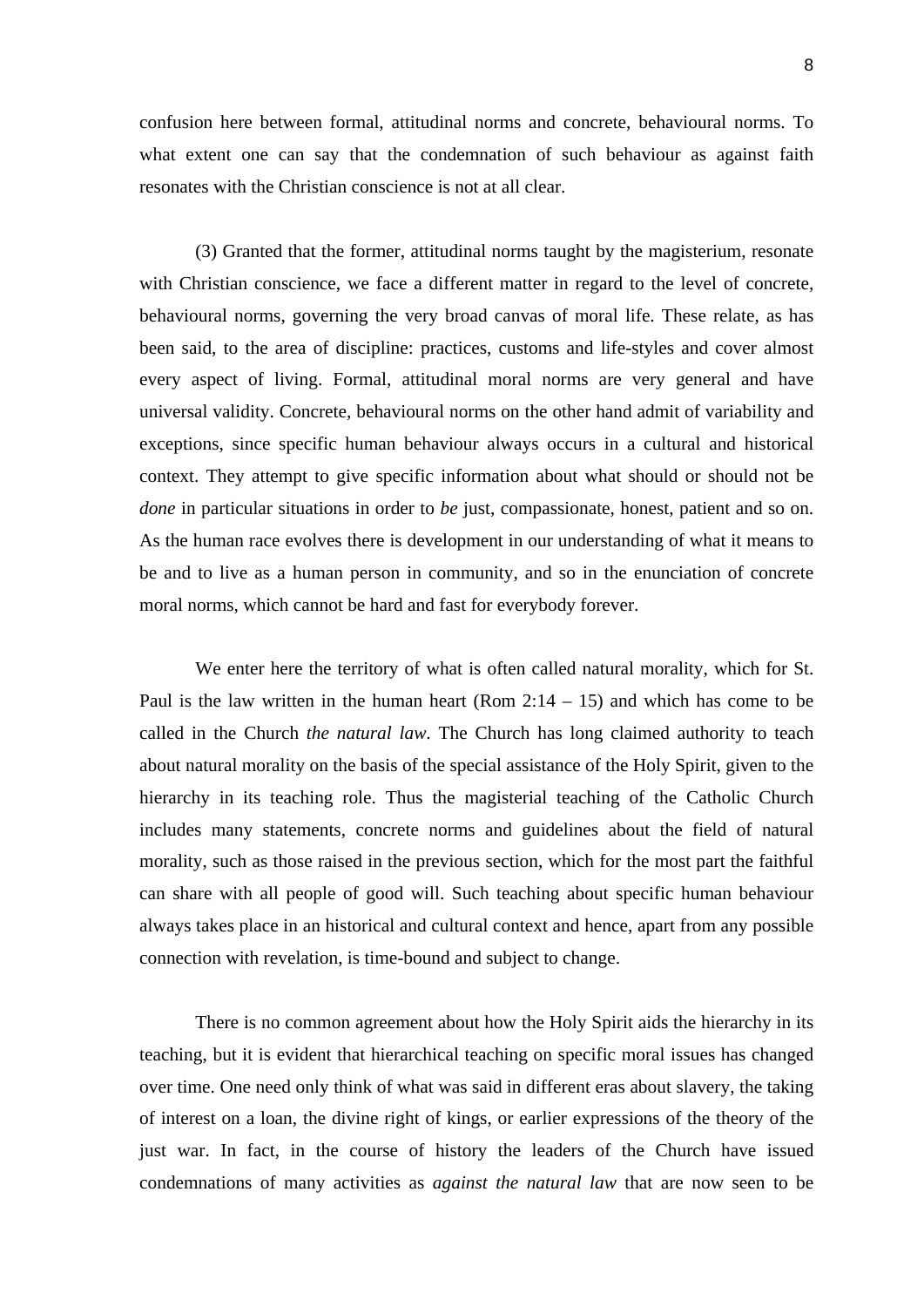without foundation, e.g., giving vaccinations, espousing democracy or the "natural" subordination" of women to men.<sup>[16](#page-3-0)</sup> The relationship of the hierarchical magisterium to issues of natural law is therefore a delicate matter, needing careful consideration.

 Specific moral issues, which are usually not dealing with revealed truths or with truths of faith at all and are often based upon the so-called natural law, have to be learned. Clearly the Church has to learn them before it is able to teach them. The guidance of the Holy Spirit does not override the normal human process of learning nor absolve Church leaders from the need of quality research. Nor does it obviate the need for sound argumentation under penalty of becoming purely "extrinsic" authority. Provided that a particular position regarding the natural law has no demonstrable connection with revelation, there is no guarantee that such a position has absolute certitude.<sup>[17](#page-3-0)</sup> Selling goes so far as to assert: "In most areas of natural morality, church leaders enjoy no more – or less – competence than any other intelligent or wise persons on most issues".<sup>[18](#page-4-0)</sup>

 There is no guarantee then that a particular teaching on some aspect of human behaviour will not be found to be extraneous to the mature Christian conscience. What may be said is that the more a teaching is universally accepted among the majority of the People of God over significant periods of history, the greater the claim that that teaching has to be accepted by the faithful. Many teachings regarding moral questions, however, are so new and so complex, for example in the field of bioethics and the stewardship of human fertility, that there can be as yet no clear consensus of this nature. Through its official teachers in their everyday teaching ministry the Church seeks to offer practical help to the faithful to understand and live the Christian life in the contemporary situation, but the kind of behaviour appropriate to the following of Christ cannot be found in the day-to-day official teaching of the hierarchy alone. Selling concludes, 'In order to determine the appropriateness of human behaviour to the message of the Gospel it would seem inescapable that we need to consult those who are committed to living their lives in the faith – the People of God'.<sup>[19](#page-4-0)</sup>

#### **Responding in Conscience to the Magisterium**

 Whereas the dogmas of faith must be accepted by Christians who consider themselves to be members of the Church and doctrines are generally judged to be at least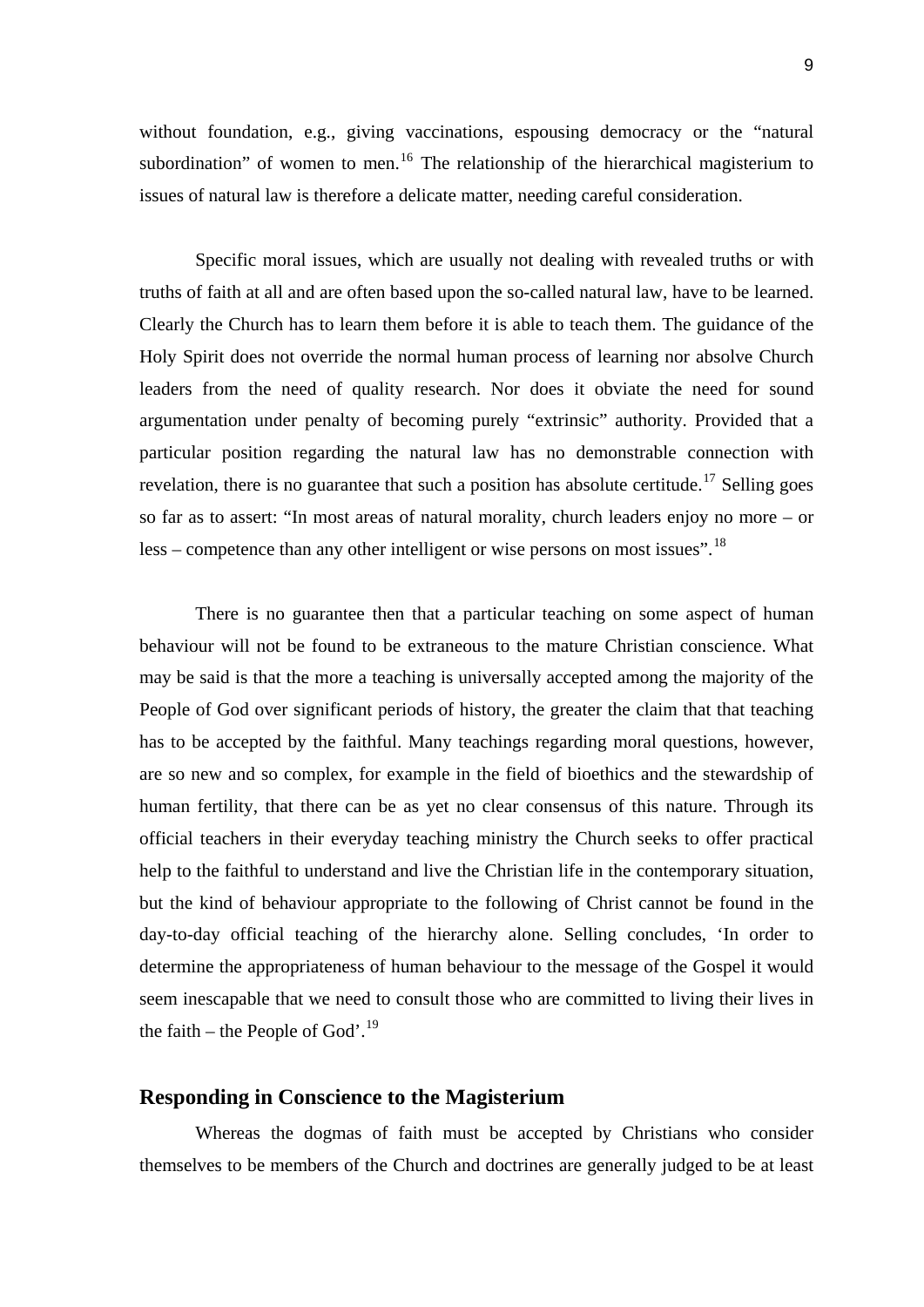'theologically certain', if not irreformable, the third level of magisterial teaching in the area of morality is more complex and problematical. The text of Vatican II initially addressing this issue states that 'religious submission of will and mind must be shown in a special way to the authentic teaching authority of the Roman Pontiff, even when he is not speaking ex cathedra' (*Lumen Gentium*, n.25). The meaning of this text has been critically examined by Richard McCormick, Francis Sullivan and others theologians.<sup>[20](#page-4-0)</sup> In their view the *Decree on Religious Freedom* of 1965 gives a significant clue to the correct resolution of the matter. 'In forming their consciences the Christian faithful should give *careful attention* (italics mine)to the sacred and certain teachings of the Church' (*Dignitatis Humanae*, n.14).

In summary it may be accepted that the appropriate response to the ordinary teaching of the Church on the part of the faithful is *attentiveness* rather than blind obedience, an attentiveness and readiness to listen that is born of respect for the hierarchical office and the special guidance of the Holy Spirit. Fisher concedes that such teachings "do not command the unconditional 'obedience of faith'" and that there can be cases in which "a person's own reasons against a particular non-infallible teaching are so convincing to him that he cannot give an honest interior assent to the teaching".<sup>[21](#page-4-0)</sup>

 In practice, it seems reasonable to assert that, in difficult areas of moral concern, there ought to be wide consultation of those who are competent in a particular sphere together with an openness and collaboration between bishops and laity on the one hand and bishops and moral theologians on the other. Although the experience of much that has occurred in the Church since Vatican II might seem to indicate the contrary, it is worthwhile recalling in this perspective the Council's optimistic statement: 'All the faithful, clerical and lay, possess a lawful freedom of inquiry and of thought, and the freedom to express their minds humbly and courageously about matters in which they enjoy competence' (*Gaudium et Spes*, n. 62).

 In the light of this it would seem more truthful and certainly more fruitful to focus attention, less on the adversarial claims of conscience versus authority, and more on the question as to how "prophecy, both constructive and critical, is to be exercised in the Church as we articulate and address God's word to society, but also to ourselves and to each other".<sup>[22](#page-4-0)</sup> If this challenge is faced, disagreement within the Church will be accepted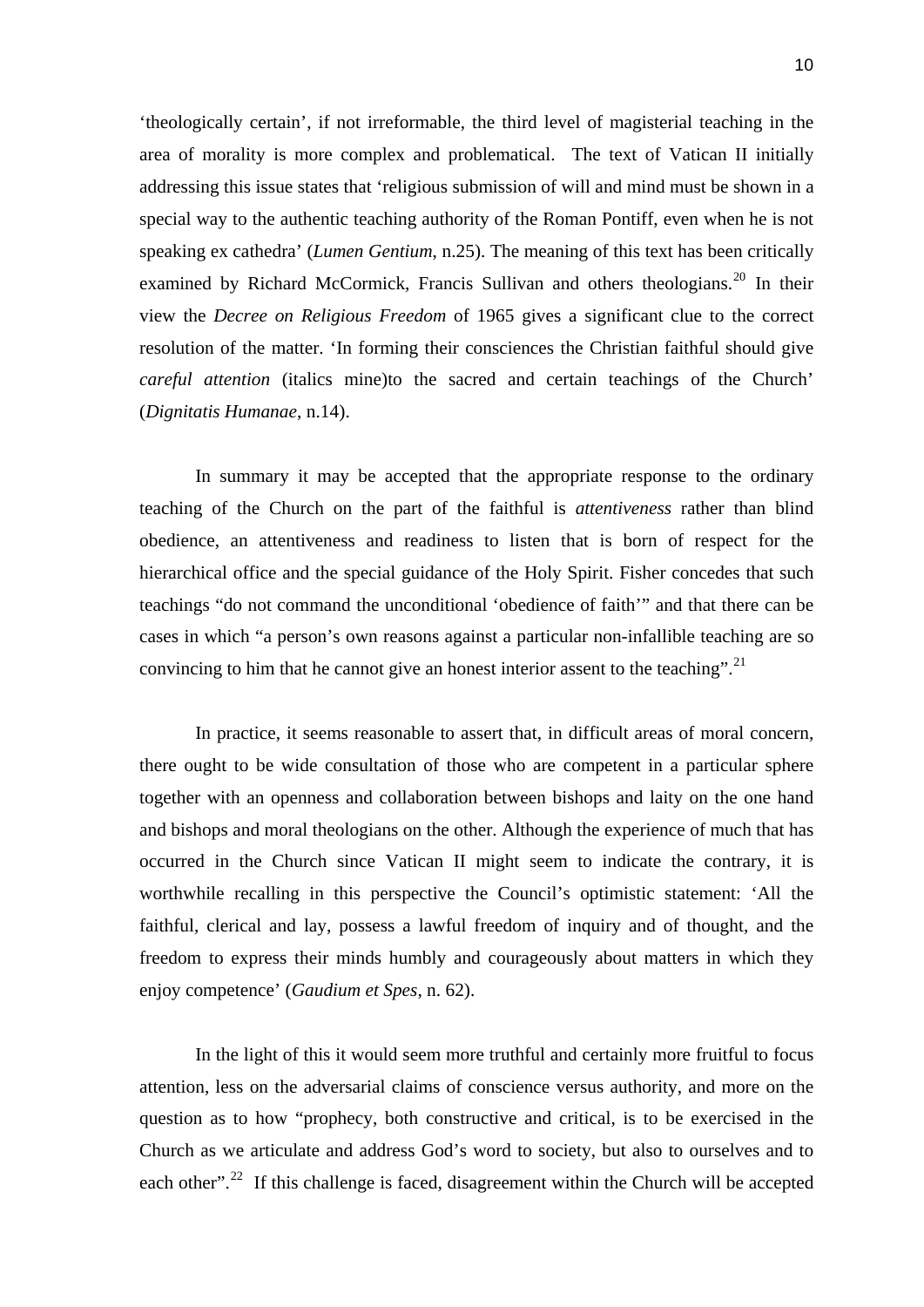as not only inevitable but also necessary for the pilgrim people of God as they are led by Christ's Spirit towards "all truth" (Jn 16:13).

 Formation of conscience involves two aspects. In the first place, a mature adult conscience means then that one can freely undertake responsibility for the direction of one's life and the choices one makes. This is the fruit of a proper formation of character, requiring commitment to living as a good person and the internalisation of the principles by which one stands and lives.

 Forming conscience also requires adequate information and is more usually taken in this sense. The human person has an innate orientation towards the good and an intuitive grasp of fundamental moral principles of living and acting. However, the basic orientation towards moral good has to be realized, and the broad outlines of a truly human and Christian lifestyle have to be translated into practice, by choices of particular goods and values in concrete situations. This means that in facing a particular issue to be decided upon one must have sufficient knowledge to make a reasoned judgment of conscience regarding what should or should not be done. Not only the initial act of faith but also the whole moral and Christian life are essentially free. Human dignity in the mind of Vatican II consists in the human person's responsible use of freedom' (*Dignitatis Humanae*, n. 673-4).

When the moral values at stake in a particular situation are reasonably clear, which is often enough the case, a morally mature person knows and judges the right course of action instinctively, one could say intuitively. This is what St. Thomas Aquinas calls 'knowledge by connaturality', a kind of knowledge that comes, not in abstract concepts or by purely intellectual reasoning, but by a certain resonance of the whole person with the goodness involved or by a sense of revulsion in confrontation with evil. $^{23}$  $^{23}$  $^{23}$  The moral value or principle shines out and lights up the mind as something to be sought here and now without further ado. There is no need for rational deliberation prior to the decision. Deliberation about reasons and principles, if there be any, comes after the decision is made.

 In some cases, however, the crucial moral values or disvalues in a concrete situation do not shine out clearly at once. Then one has to embark upon a process of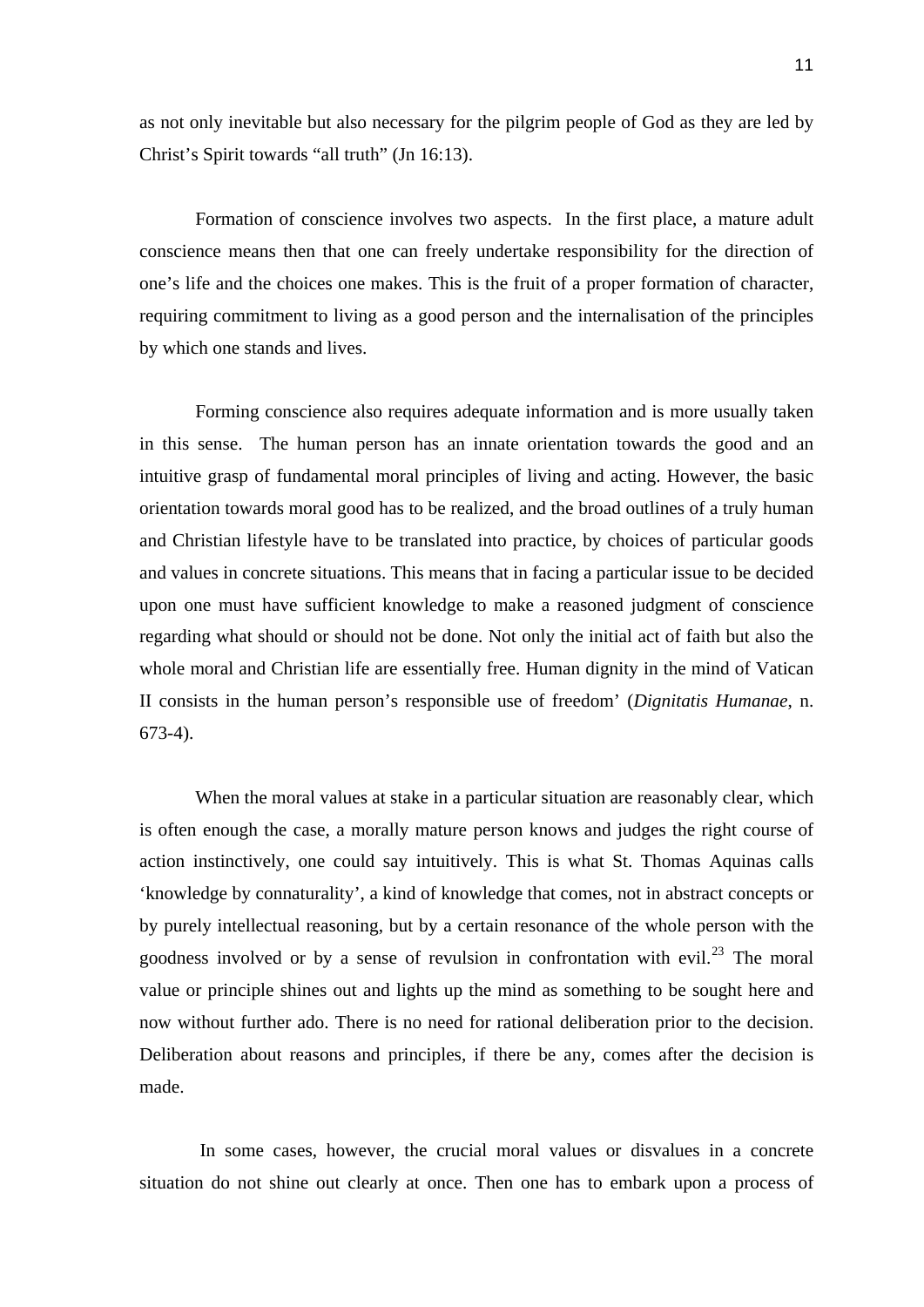deliberation. Armed with the relevant factual information about the issue, one must reflect upon it in the light of one's personal beliefs, convictions and moral principles, both human and Christian. It is important that one have sufficient practical life experience to be able to recognize and face up to the most probable consequences of certain types of actions, the pros and cons of which must then be weighed up. If after doing all this to the best of one's ability a reasonable judgment cannot be made, there is still the alternative of taking counsel from wiser heads. One can and should if possible consult others, who because of their expertise or experience can help one arrive at what would seem to be a correct conscience decision. In the teaching of their Church the Christian faithful have a rich heritage of moral wisdom to enlighten them in making conscience decisions.

 The ordinary members of the faithful are fortunate in not normally being required to solve complex issues of morality for themselves. The official teachers of the Church have access in resolving difficult moral problems to experts in the various moral fields and, at least these days, reach conclusions only after a great deal of study, thought and wide consultation. The Church should be a community of reflection and deliberation, for in the field of natural morality – unless there be a clear link with revelation, a teaching is as strong as the quality of the research underlying it and the force of the reasons supporting it. It is important that there be discussions in the public arena and that the reasons for a position be made available to all the faithful to consider and understand, so as to be able to make an informed decision in conscience in what concerns them in their personal moral life. They need to be aware of the relevant teachings and the reasons for them, to be attentive to them, to listen and to learn. For a Catholic to make a decision in conscience, deliberately ignoring the official teaching of their Church, would be to forfeit one's claim to be acting as a committed Catholic and in accord with a properly informed conscience.<sup>[24](#page-4-0)</sup>

 Although the moral teachings of the Church relating to specific aspects of daily living should be respected as a valuable contribution to living morally and gratefully accepted, they cannot possibly cover the whole gamut of moral living. Human life is too rich and too varied and too complex for this. Clearly, for instance, in a rapidly changing world, moral teachings that were considered sufficient to deal with life's problems in the past may have little relevance to the complexities of life today. One thinks of the questions raised by the spectre of nuclear warfare, not to mention issues arising out of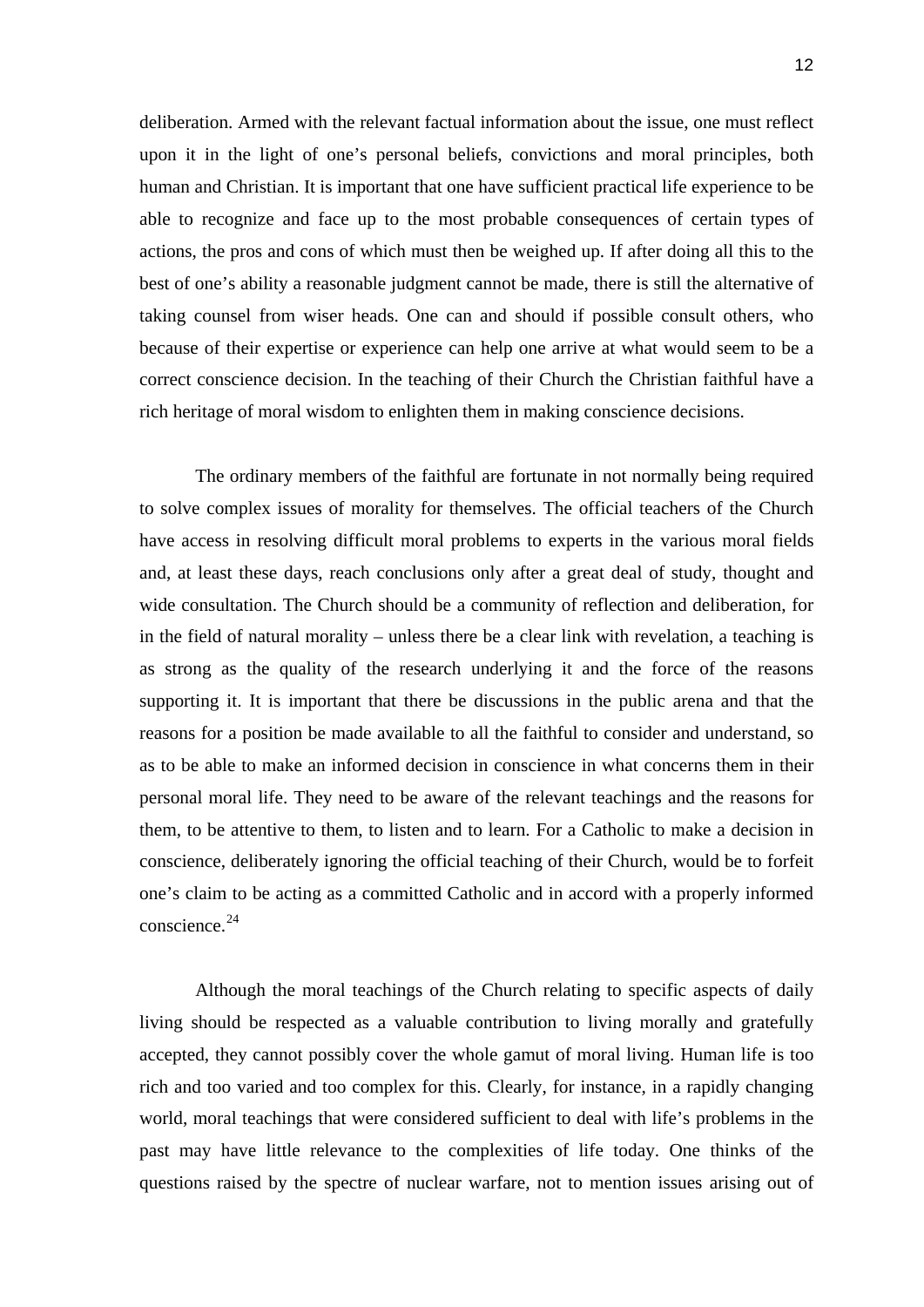space age technology and global warming. Specific moral teachings about conduct deemed appropriate for the follower of Christ of necessity relate to a limited area of moral life, particularly regarding marriage and sexuality as well as important matters in regard to life and death, but there is much more that the individual person must address in making life's journey. One might be a stickler for carrying out these directives, and yet fall far short of what is required to be a mature human and Christian person.

 The reality is that much of everyday life has to be lived without specific guidelines from the Church. What should be done in the best interests of an elderly parent not coping well at home and putting great strain on other family members? Would hostel accommodation or even a nursing home be the right alternative in the circumstances? What proportion of one's time and energy should be allotted to work commitments and what to one's family? Should a father or mother be more available for each other and for their children, when less time at work will mean that they are economically worse off? Is a spouse justified in leaving partner and children when love is dead, when there is brutality, when there is infidelity? How much freedom and personal space should be given to teenage children?

 One would look in vain for specific teachings to resolve these and a myriad other daily concerns. Christians must make their own conscience decisions as they face the demands that living together in the contemporary world throws up. The great contribution the Church makes in guiding and aiding the faithful here is to be found less in offering concrete solutions than in teaching, nourishing and protecting the revealed word of God and in helping the faithful recognise the course of a truly Christian life style for today. A Christian conscience is the conscience of a member of the People of God and in the People of God it is the Holy Spirit who is the true teacher and guide and leader. As Vatican II stressed, the "teaching office is not above the word of God, but serves it" (*Dogmatic Constitution on Divine Revelation*, n.10), a service that has been exercised and understood in different ways down through the history of the Church.

 1 Reported from Zenit News Agency in *Cath.News*, 06/04/07.

<sup>2</sup> *Australian EJournal of Theology*, Issue 6, February 2006.

<sup>3</sup> *Struggling to Recover a Catholic Sense*, 1.1.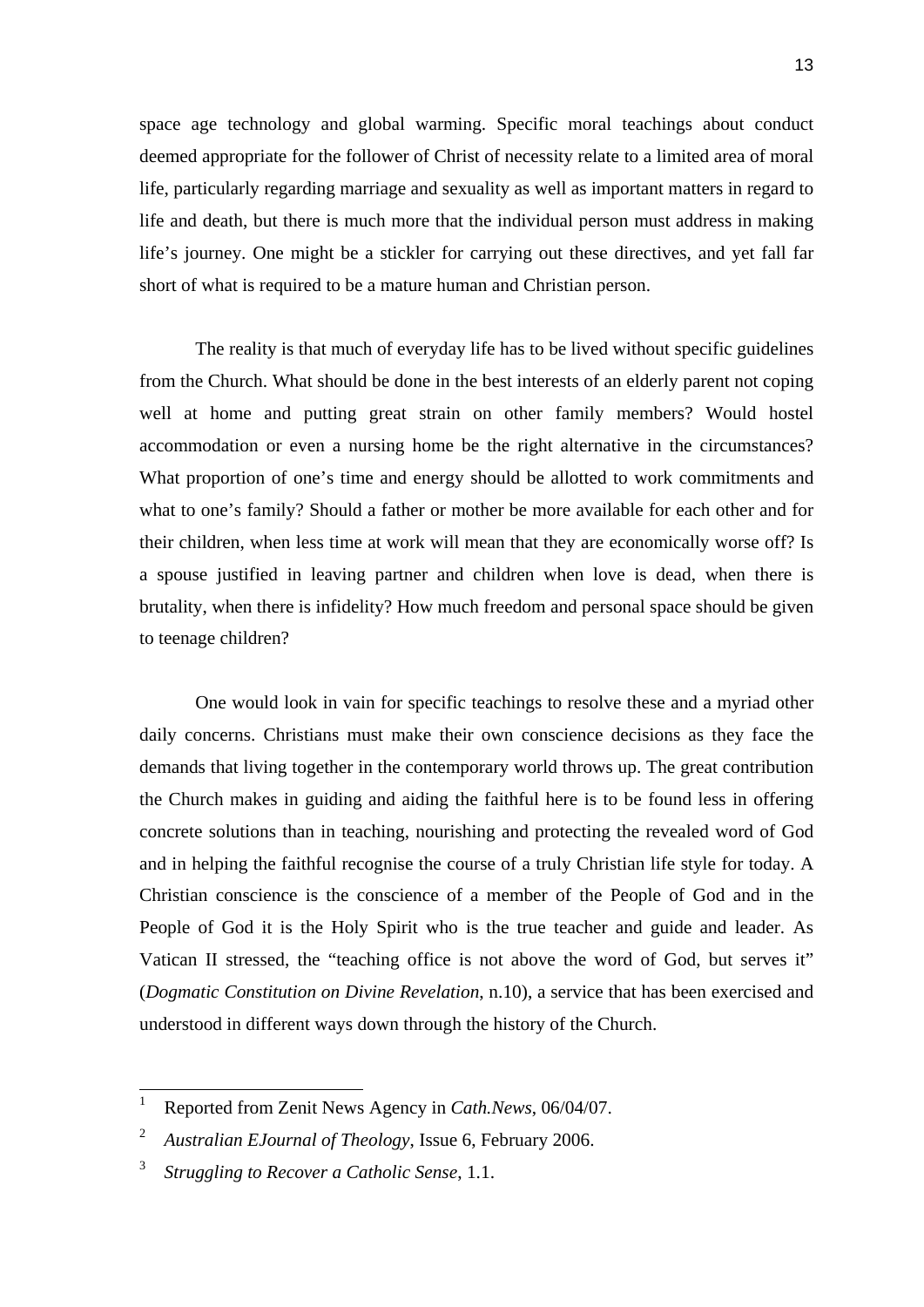$\frac{1}{4}$ *Struggling to Recover,* 3.1.

5 *Struggling to Recover*, 3.4.

6 See the important historical studies of Yves Congar 0P, especially *A History of Theology* (Doubleday: New York, 1968). See also Jack Mahoney, 'Magisterium and Moral Theology', *The Month*, March 1987, 90-94.

7 See Francis A. Sullivan, *Magisterium: Teaching Authority in the Catholic Church* (Paulist Press: New York, 1983), 127-52.

8 See Joseph A. Selling, 'Authority in Moral Teaching in a Catholic Christian Context' in *Christian Ethics* ed Bernard Hoose (Cassell: London, 1998), 58-59.

9 Norbert Rigali, 'Moral Theology and the Magisterium', *Horizons* 15 (Spring 1988), 121-122.

 $10$  This is not to imply that these virtues are the exclusive preserve of Christians. See my article, 'Faith and the Moral Life', The *Australasian Catholic Record* 78/3, 291-299.

<sup>11</sup> Although the natural law is not specifically revealed, its most basic and general moral principles are closely allied to revealed moral truths. They hold good for all, Christian and non-Christian; they are unchangeable and universally valid. According to Aquinas (*Summa Theologiae*, 1-11, 94 6 ad 2), the same holds for the norms that command the preservation of personal and social life and the search for truth and social order. The secondary principles, are subject to change because of changing circumstantial factors (*Ibid*., articles 4,5,6).

12 See Selling, *Authority in Moral Teaching*, 59-60.

13 *Struggling to Recover*, 2.2, 3.1.

The biblical writers could not have had the scientific information regarding the early development of the embryo that is possessed today. Indeed the magisterium of the Church in theory recognises the possibility of delayed animation (*Veritatis Splendor*, 60.2, 61.4).

15 See Charles E. Curran, *The Moral Theology of Pope John Paul II* (Washington D.C: Georgetown University Press, 2005), 31, 51, 146-159.

<sup>16</sup> Some interpretations of natural law thinking remain unduly focused on biological nature and deductive in method. Elements of this approach are reflected in some official documents of the Church, e.g., *The Declaration on Sexual Ethics* of the Congregation for the Doctrine of Faith (1975) and in other statements about human life and sexuality, such as Pope Paul VI's *Humanae Vitae* (1968). The heart of the debate over contraception in the Church is precisely whether the giving of self in sexual intercourse must in all situations be limited by the physical/biological structure of the act. See my comments in "Vatican II and Roman Catholic Moral Theology", *Australasian Catholic Record 80/3*, 282-84.

17 See Curran, *The Moral Theology*, 42, 136.